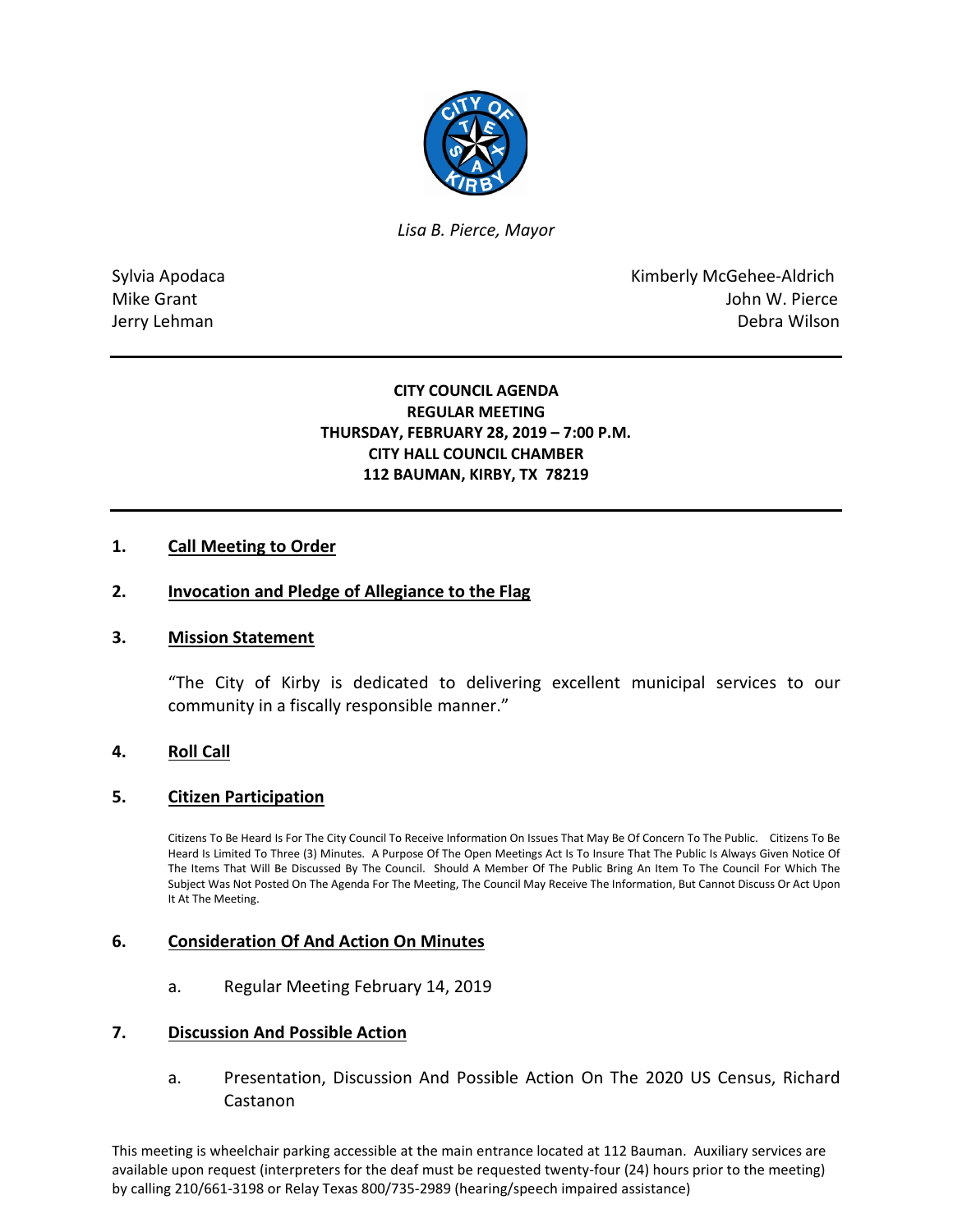- b. Discussion And Possible Action On A Request For City Services For The 2019 Braylon Nelson Walk
- c. Discussion And Possible Action On A Request For City Services For The 2019 Suicide Awareness Event
- d. Discussion And Possible Action On Ordinance No. O-2019-854, An Ordinance Of The City Of Kirby, Texas, Amending Sections 98.01 And 98.02 Of Chapter 98 Of The Code Of Ordinances Of The City Of Kirby, Texas To Revise The Purposes And Definitions And Adding Sections 98.08 And 98.09 To Chapter 98 Of The Code Of Ordinances Of The City Of Kirby, Texas, To Prohibit The Sale Of Cigarettes, E-Cigarettes, And Other Tobacco Products To Any Person Under The Age Of Twenty-One And Establishing A Penalty For Violations Of A Fine Not To Exceed The Sum Of \$500.00 For Each Offense. This Is The Second Reading.
- e. Discussion And Possible Action To Consider Ordinance No. O-2019-852 Ordering A Special Election On The Reauthorization Of The Local Sales And Use Tax In The City Of Kirby, Texas At The Rate Of One-Fourth Of One Percent To Continue Providing Revenue For Maintenance And Repair Of Municipal Streets. The Tax Expires On The Fourth Anniversary Of The Date Of This Election Unless The Imposition Of The Tax Is Reauthorized; Making Provision For The Conduct Of The Election, Including City Intention To Enter Into A Joint Election Agreement And/Or Contract For Election Services With The Bexar County Elections Administrator; Resolving Other Matters Incident And Related To Such Election; And Providing An Effective Date. This Is The Second Reading.

Discusión y posible acción para considerar la Ordenanza No. O-2019-852 Ordenar una elección especial sobre la reautorización del impuesto local a las ventas y al uso en la Ciudad de Kirby, Texas, la imposición de las ventas y impuesto de uso locales en el índice de un cuarto de un por ciento para Mantenimiento Y Reparación De Calles Municipales. El impuesto expira en el cuarto aniversario de la fecha de esta elección, a menos que la imposición del impuesto esté reautorizada; Hacer disposiciones para la realización de la elección, incluida la intención de la ciudad de celebrar un acuerdo de elección conjunta y/o un contrato de servicios electorales con el administrador de elecciones del condado de Bexar; Resolver otros asuntos relacionados con incidentes y relacionados con tales elecciones; Y proporcionando una fecha efectiva. Esta es la segunda lectura.

f. Discussion And Possible Action On An Ordinance Of The City Of Kirby, Texas Amending Chapter 70 Of The Code Of Ordinances By Adding Section 70.06 To Prohibit The Operation Of Motor-Assisted Scooters On A Street, Highway, Or Sidewalk In The City Of Kirby; Authorizing The Impoundment Of Motor-Assisted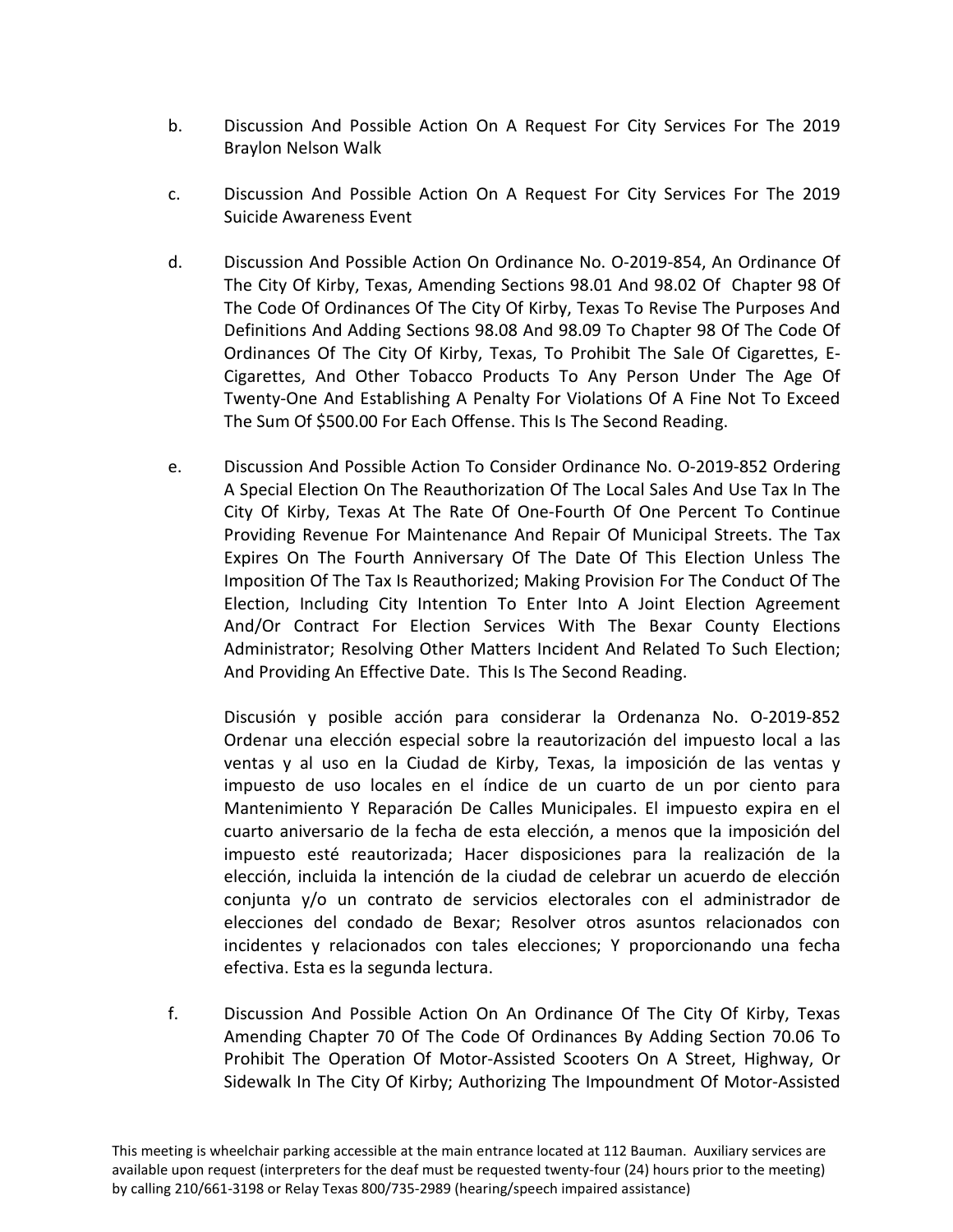Scooters Found In The City Of Kirby; And Setting A Penalty For Violations. This Is The First Reading.

- g. Update, Discussion And Possible Action on Binz Engleman Road Reconstruction Project
- h. Discussion And Possible Action On A Contract For The Collection Of Closed Water Utility Accounts
- i. Discussion And Possible Action On Appointing Member(s) To The Senior Center Corporation Board
- j. Discussion And Possible Action On Appointing Member(s) To The Beautification And Recycle Committee
- k. Discussion And Possible Action On Appointing Regular Member(s) And Alternate Member(s) To The Building And Standards Commission
- l. Discussion And Possible Action On Revisions To The City Of Kirby Personnel Policies Manual Regarding Service To The Public, Employee Responsibilities, Work Period And Compensatory Time

# **8. Requests and Announcements**

a. Requests By Mayor And Council Members For Items To Be Placed On Future City Council Agendas And Announcements On City Events/Community Interests

\_\_\_\_\_\_\_\_\_\_\_\_\_\_\_\_\_\_\_\_\_\_\_\_\_\_\_

# **9. Adjournment**

 Monique L. Vernon City Manager

Patty Cox, TRMC City Secretary

\_\_\_\_\_\_\_\_\_\_\_\_\_\_\_\_\_\_\_\_\_\_

The City Council reserves the right to adjourn into executive session at any time to discuss any of the matters listed on this agenda if authorized by Texas Government Code Section 551.071, Consultation with Attorney, Texas Government Code Section 551.072, Deliberations about Real Property, Texas Government Code Section 551.074, Personnel Matters, and Texas Government Code Section 551.076, Security Devices or Security Audits.

This meeting is wheelchair parking accessible at the main entrance located at 112 Bauman. Auxiliary services are available upon request (interpreters for the deaf must be requested twenty-four (24) hours prior to the meeting) by calling 210/661-3198 or Relay Texas 800/735-2989 (hearing/speech impaired assistance)